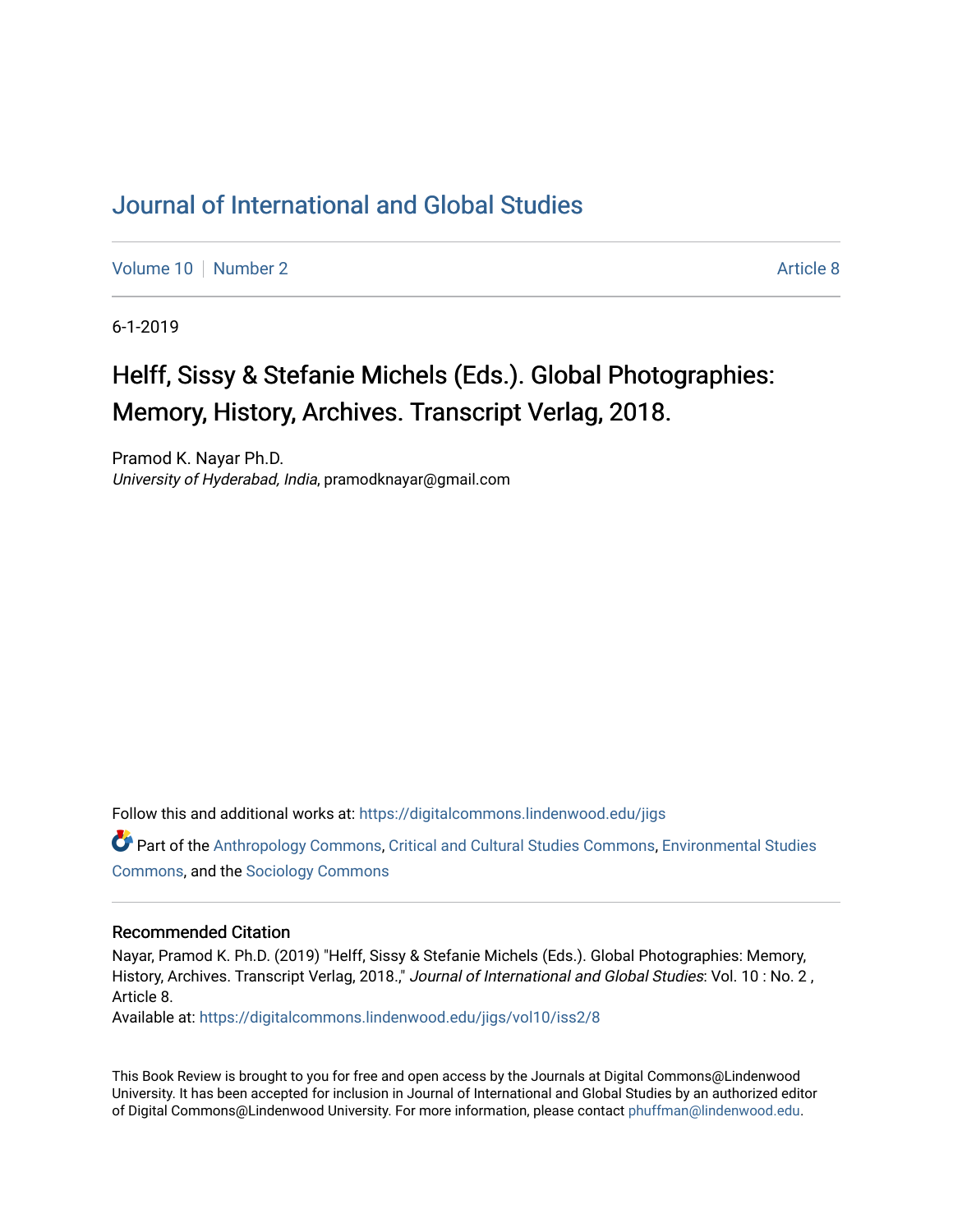## **Helff, Sissy & Stefanie Michels (Eds.).** *Global Photographies: Memory, History, Archives***. Transcript Verlag, 2018.**

The work *Global Photographies: Memory, History, Archives*, by editors Sissy Helff and Stefanie Michels, aims to present and examine the origins of Asian, African, and American photography and contextualize them within a global history of photography. Cultural practices of visual documentation are embedded in local contexts, and the device – the camera – is absorbed differently in, for example, the contexts of the colonial ethnographer and the American family. In her introduction, Michels makes the volume's key claim clear: that "telling the origins of photography from visual practises within [each region] produces an inclusive narrative in which [the] Asian, African and American origins of photography enter on equal terms" (p. 11). Toward this end, each of the work's chapters presents an examination of a specific case study of photography and photographs in history, from Africa to America. The kinds of photographs discussed are also varied, such as family photographs and colonial-era ethnographic 'compositions'. The objects of the photographs are sometimes caught in passing, unaware of their being 'shot' and in other cases, pose for the camera. …

Jürg Schneider's essay, on photography in Africa, argues that the establishment of linkages between Europe and West-Central Africa was mediated by visual images. Schneider traces the African photographer presence to the 1840s. Among African elites, photographs on the walls of their homes were integral to their self-fashioning. Photographs were also necessary for the evangelical projects in what Schneider terms the Atlantic Visualscape. Jens Jäger's essay explores the link between history and photography in the nineteenth century, although the debate surrounding *how* photographs construct their objects is still ongoing. Jäger asserts that the way historians look at photographs has changed. Through a close reading of several examples, Jäger underscores the necessity of attending to the contexts of photographs, including the framing texts, as the photograph is read in terms of the "interaction between the photographer and the subject" (p. 51) and its meaning in terms of class, race, and gender relations.

A theoretical essay accompanying Jäger's is that by Margrit Prussat, who ponders the role of photographs in the contemporary humanities, especially in the digital age, when questions of access, the singularity of images, and the recontextualization of archives are paramount. Artist Sally Waterman's essay on re-imagining the family album is a meditation on how a "knowingness" imbues her family portrait when viewed years later. It is in studying her own photographs and art works (including video adaptations of her work) that Waterman identifies how family memories are reworked. In a related essay, Jens Ruchatz studies wedding photography and argues that "private photographs…are a locus where individual and collective memories intersect and interact" (p. 188). In texts such as wedding photographs, she argues, "The frames that shape the selection and construction of the photographic records are apt to structure the individual memories of the couple" (p. 198).

There are several essays in the volume on colonial photography. Kokou Azamede studies colonial photographic representations of Togo as pedagogic tools for today. For Azamede, studying colonial photographs within their respective contexts serves a key purpose: "to widen [the] readings [of colonial photography] and to focus on the agency of the African people and their activities" (p. 65). In Hans Peter Hahn's essay on colonial photography, he calls for an "emotional history of pictures," with a focus on "the immediate emotions of the beholders…, the emotions that can be read on the faces of those depicted in photographs…, [and] the emotions of the photographer," wherein "we must ask ourselves if it is possible to asses the photographer's emotions through interpretation" (p. 99). Richard Kuba's subject is German photographer and anthropologist Leo Frobenius. Frobenius' efforts, Kuba notes, were directed at "counter[ing] the effects of time and transience" through